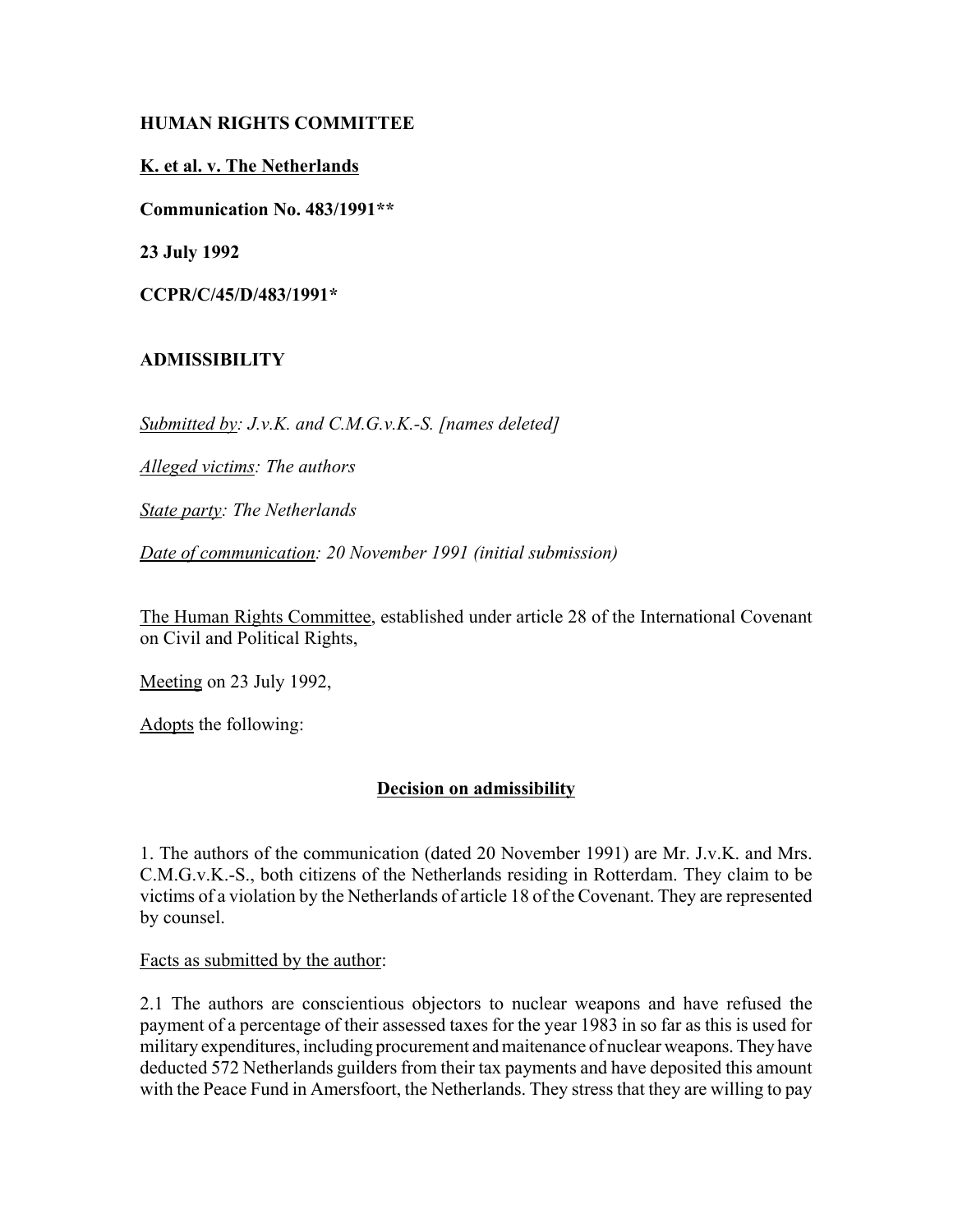this amount if the Government creates a special fund for conscientious objectors to such military expenditure.

2.2 The authors submit that they have exhausted domestic remedies. On 22 May 1985, by petition, they contested their assessed taxes. The Tax Inspector dismissed their objections. The authors appealed to the Court in The Hague, which dismissed their appeal on 30 November 1987. By decision of 7 December 1988, the Supreme Court of the Netherlands (**Hoge Raad**) confirmed the Court's decision on the ground that the law did not cover conscientious objection to taxes.

2.3 The authors submit that the Government of the Netherlands should not require taxpayers to finance nuclear weapons and thereby to act against their conscience.

### Complaint:

 $\mathcal{L}_\text{max}$ 

3. The authors claim that the obligation to pay taxes for military expenditures that include nuclear weapons violates their freedom of conscience, protected by article 18 of the Covenant.

#### Issues and proceedings before the Committee:

4.1 Before considering any claims contained in a communication, the Human Rights Committee must, in accordance with rule 87 of its rules of procedure, decide whether or not it is admissible under the Optional Protocol to the Covenant.

4.2 The Committee notes that the authors seek to apply the idea of conscientious objection to the disposition by the State of the taxes it collects from persons under its jurisdiction. The Committee already has had the opportunity to observe that, although article 18 of the Covenant certainly protects the right to manifest one's conscience by opposing military activities and expenditures, the refusal to pay taxes on grounds of conscientious objection clearly falls outside the scope of protection of this article.<sup>1</sup>

4.3 The Human Rights Committee concludes that the claim as submitted is incompatible with the provisions of the Covenant, pursuant to article 3 of the Optional Protocol.

5. The Human Rights Committee therefore decides:

(a) That the communication is inadmissible under article 3 of the Optional Protocol;

(b) That this decision shall be transmitted to the authors and their counsel and, for information, to the State party.

[Done in English, French, Russian and Spanish, the English text being the original version.]